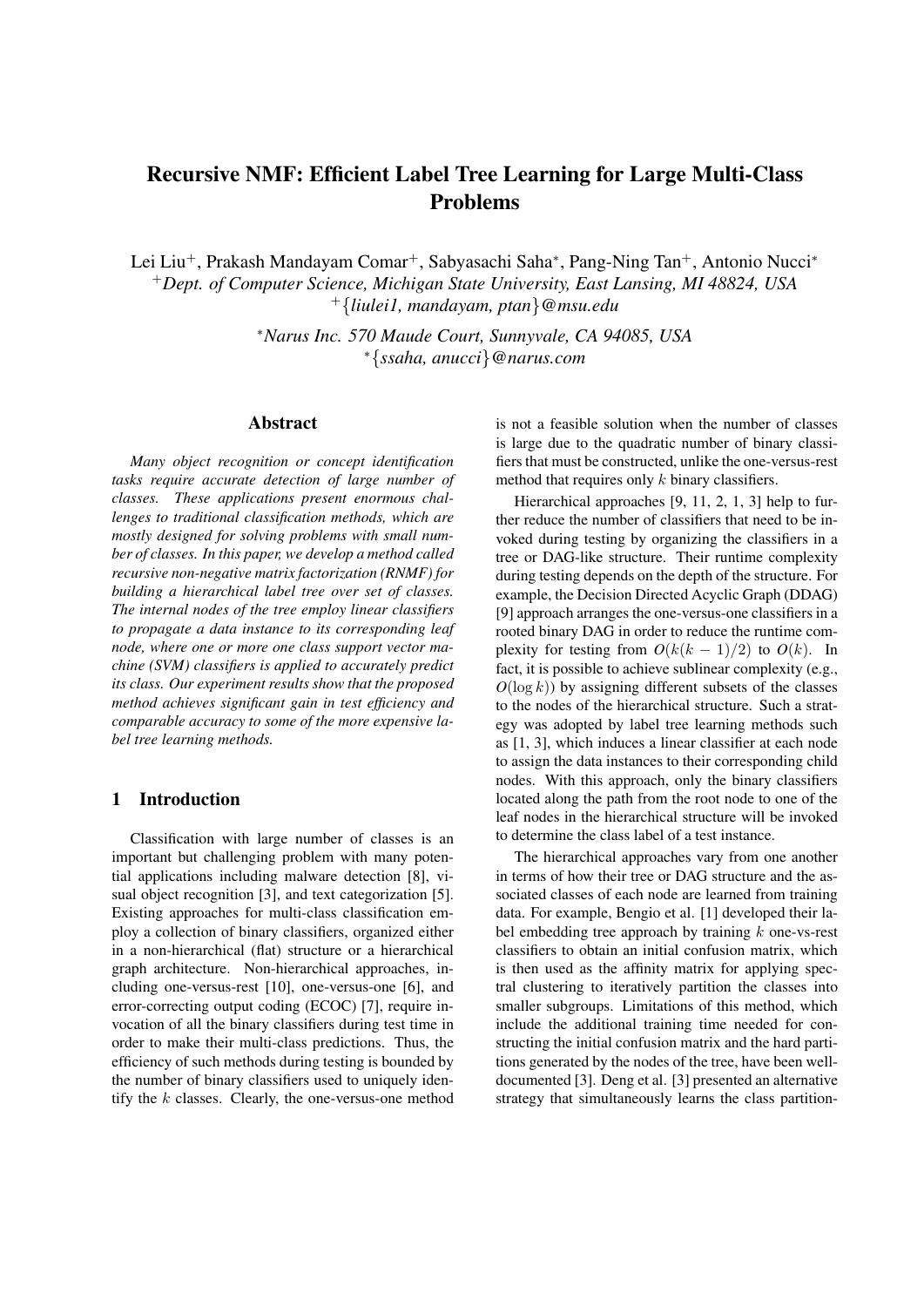ing and the weights of the associated linear classifiers by optimizing their joint objective function. However, the approach requires solving an integer programming problem, which is NP-hard. Instead the authors proposed relaxing the problem to a linear program in order to find a polynomial time solution.

This paper presents a novel label tree learning approach to speed up model testing in large multi-class problems. Unlike previous work, the leaf nodes of the tree may contain multiple one-class SVM models to distinguish instances from different classes. This helps to shorten the depth of the tree without significantly degrading its accuracy. Our label tree learning algorithm partitions the classes and learns the weights of their classifiers simultaneously. It allows for soft partitioning of the classes by minimizing an information-theoretic loss function, which can be cast into a regularized nonnegative matrix factorization problem. The regularization term introduced by our framework is unique in that it minimizes the entropy of the node partitions. Our experimental results suggest that the induced tree achieves high accuracy comparable to more complex tree learning methods but is significantly shorter.

#### 2 Tree Learning with Recursive NMF

Let  $\mathcal{D} = \{(x_1, y_1), (x_2, y_2), \dots, (x_n, y_n)\}\$  denote the training instances sampled from a distribution *P* over  $\mathcal{X} \times \mathcal{Y}$ , where  $\mathcal{X} = \mathcal{R}^d$  is the *d*-dimensional feature space and  $\mathcal{Y} = \{1, 2, \ldots k\}$  is the set of *k* distinct classes. The goal of multi-class classification is to learn a target function *f* that minimizes the classification error of any instance drawn from *P*, i.e.,  $\mathbf{Pr}_{(x,y)\sim P}[f(x) \neq y]$ . A typical approach for multi-class learning is to reduce the problem into multiple binary classification tasks. However, when the number of classes is large, applying all the binary classifiers to determine the predicted class becomes computationally infeasible.

This paper presents a novel and efficient label-tree learning algorithm for solving large multi-class problems. A label tree [1] is a structure  $T = < V, E, \Phi, \Lambda >$ , where  $V$  is the set of nodes,  $E$  is the set of directed links connecting each node to its children,  $\Phi$  is the set of classification functions and  $\Lambda$  is the set of class labels associated with the nodes. Let  $v_0 \in V$  denote the root node, which has no incoming links, and  $V_l \subset V$  denote the leaf nodes, which have no outgoing links. The label tree framework proposed in this study is shown in Figure 1. The framework recursively applies a regularized non-negative matrix factorization approach for soft partitioning of the class labels in the tree. It also employs one or more 1-class SVM classifiers at the leaf nodes of the tree.



**Figure 1. Proposed RNMF framework**

Let **X** be an  $n \times d$  data matrix containing the feature vector of the training instances and **Y** be an  $n \times k$ matrix that represents the class label information, i.e.,  $Y_{ij} = 1$  if the *i*<sup>th</sup> instance belongs to the *j*<sup>th</sup> class, and zero otherwise. Let  $p$  be the branching factor of the tree. At the root node  $v_0$ , our goal is to learn a partition membership matrix **L** of size  $n \times p$  where *n* is the number of training instances assigned to the node and the associated feature weight matrix **W**, which is a  $d \times p$  matrix that indicates the importance of each feature in defining the given partition. This is accomplished by minimizing the following objective function:

$$
\min_{\mathbf{L}, \mathbf{W}} \quad D(\mathbf{X} \parallel \mathbf{L}\mathbf{W}^T) + \lambda H(\mathbf{L}^T \mathbf{Y})
$$
\n*s.t.*\n
$$
\mathbf{L}^T \mathbf{1}_p = \mathbf{1}_n \tag{1}
$$

where  $D(X||LW^T)$  refers to the Kullback-Leilber divergence between the input data matrix **X** and the product of its latent factors **LW***<sup>T</sup>* . The regularizer term  $H(L^T \mathbf{Y})$  corresponds to the entropy of the class distribution of each partition. The regularizer is needed to avoid splitting instances from the same class into different partitions. Since the entropy definition of the partitions requires the rows of matrix  $L^T Y$  to be properly normalized (i.e., sum up to 1), i.e.,

$$
H(\mathbf{M}) = -\sum_{i} \frac{M_{i+}}{M_{++}} \sum_{j} \frac{M_{ij}}{M_{i+}} \log \frac{M_{ij}}{M_{i+}},
$$

where  $M_{i+} = \sum_j M_{ij}$  and  $M_{++} = \sum_{ij} M_{ij}$ , the normalization is achieved by the constraint  $\mathbf{L}^T \mathbf{Y}^T \mathbf{1}_p =$  $\mathbf{L}^T \mathbf{1}_p = \mathbf{1}_n$  since  $\mathbf{Y}^T \mathbf{1}_p = \mathbf{1}_p$ .  $\lambda$  is a parameter provided by the user that controls the trade off between optimal partition of  $X$  and class purity of each partition<sup>1</sup>. Thus, the Lagrange formulation of (1) is given by:

$$
\mathcal{L} = \sum_{i,j} [X_{ij} \log \frac{X_{ij}}{(LW^T)_{ij}} - X_{ij} + (LW^T)_{ij}]
$$

$$
- \lambda \sum_{ij} (L^T Y)_{ij} \log (L^T Y)_{ij} - \sum_s \mu_s (\sum_m L_{sm}^T - 1)
$$

 $1\lambda$  is set to the default value 1 in our experiments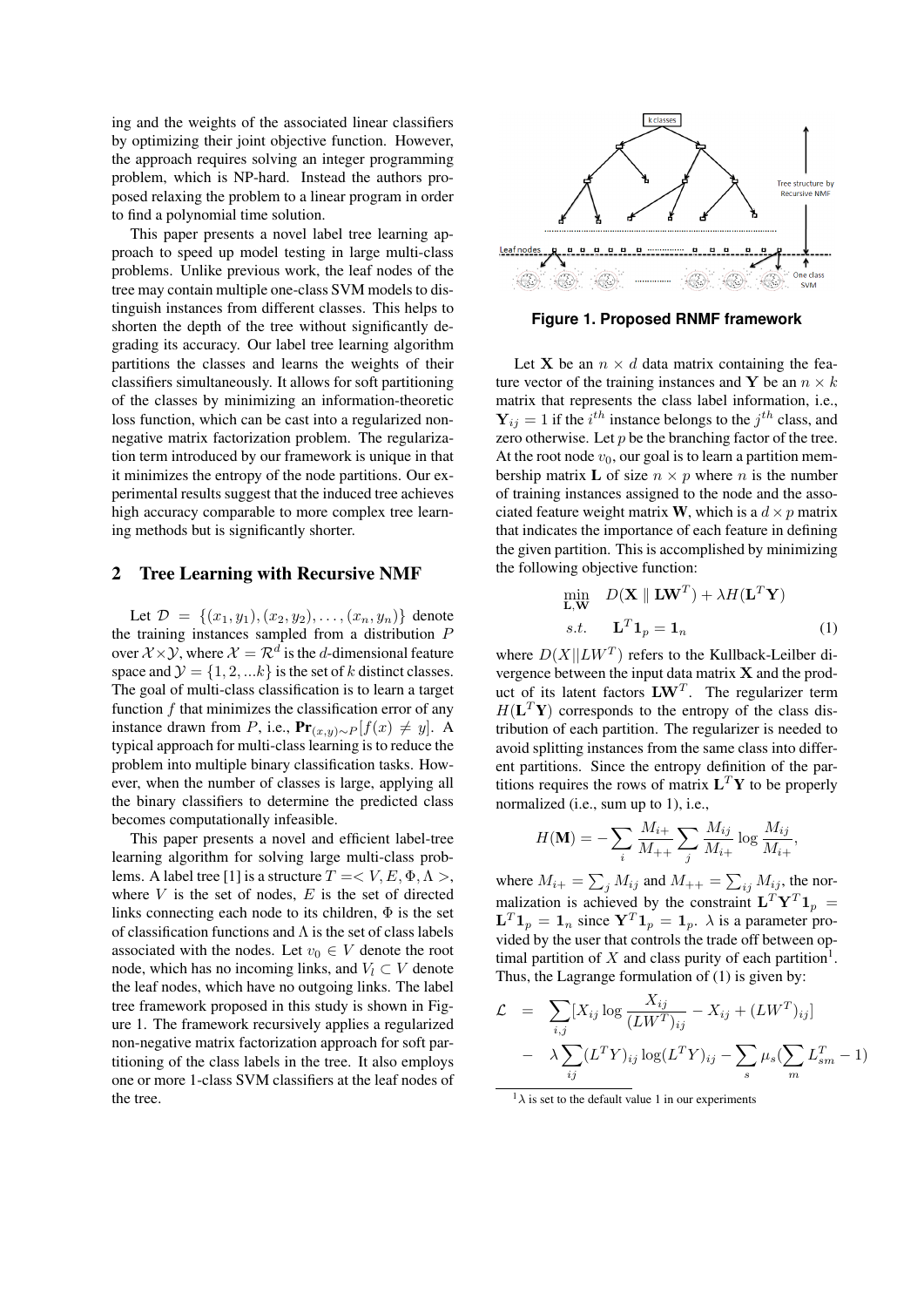The objective function is minimized by taking its partial derivative with respect to the parameters *W* and *L* and setting them to zero:

$$
\frac{\partial \mathcal{L}}{\partial W_{pq}} = -\sum_{i} \frac{X_{ip} L_{iq}}{(LW^{T})_{ip}} + \sum_{i} L_{iq} = 0 \quad (2)
$$

$$
\frac{\partial \mathcal{L}}{\partial L_{pq}} = -\sum_{j} \frac{X_{pj} W_{jq}}{(LW^{T})_{pj}} + \sum_{j} W_{jq}
$$

$$
- \lambda \sum_{j} Y_{pj} \log(L^{T} Y)_{qj}
$$

$$
- \lambda \sum_{j} Y_{pj} - \mu_{q} = 0 \quad (3)
$$

By summing up over *p* in Equation (3), we have

$$
\mu_q = -\frac{1}{n} \sum_{jp} \frac{X_{pj} W_{jq}}{(LW^T)_{pj}} + \sum_j W_{jq}
$$

$$
-\lambda \sum_{jp} \frac{Y_{pj}}{n} \log(L^T Y)_{qj} - \lambda \tag{4}
$$

Replacing (4) back into (3), the partial derivative can be rewritten as follow:

$$
\frac{\partial \mathcal{L}}{\partial L_{pq}} = -\sum_{j} \frac{X_{pj} W_{jq}}{(LW^T)_{pj}} + \frac{1}{n} \sum_{jp} \frac{X_{pj} W_{jq}}{(LW^T)_{pj}}
$$

$$
- \lambda \sum_{j} Y_{pj} \log(L^T Y)_{qj}
$$

$$
+ \lambda \sum_{jp} \frac{Y_{pj}}{n} \log(L^T Y)_{qj}
$$
(5)

The objective function can be solved using a gradient descent approach. Following the approach used in [4], the gradient descent formula can be transformed into a multiplicative update formula as follows:

$$
W_{pq} = W_{pq} \frac{(X^T L)_{pq}}{(W L^T L)_{pq}}, L_{pq} = L_{pq} \frac{\alpha}{\beta}
$$
 (6)

in which,

$$
\alpha = \sum_{j} \frac{X_{pj} W_{jq}}{(LW^T)_{pj}} + \lambda \sum_{j} Y_{pj} \log(L^T Y)_{qj}
$$

$$
\beta = \frac{1}{n} \sum_{jp} \frac{X_{pj} W_{jq}}{(LW^T)_{pj}} + \lambda \sum_{jp} \frac{Y_{pj}}{n} \log(L^T Y)_{qj}
$$

Algorithm 1 summarizes the key steps of our proposed recursive Non-Negative Matrix Factorization (RNMF) framework for finding the partitions at each node in the tree. We recursively apply Algorithm 1 to partition the training instances until the stopping criteria is met. The

| <b>Algorithm 1</b> Recursive NMF at a node $v$ |                                                                                                           |  |  |
|------------------------------------------------|-----------------------------------------------------------------------------------------------------------|--|--|
|                                                | 1: <b>Input:</b> Matrices $X_v$ , $Y_v$ , and <i>MaxIter</i>                                              |  |  |
|                                                | 2: <b>Output:</b> Matrices $W_v$ and $L_v$                                                                |  |  |
|                                                | 3: <b>Initialize:</b> $W_v^{old}$ and $L_v^{old}$ to random matrices                                      |  |  |
|                                                | 4: for $i=1$ to <i>MaxIter</i> do                                                                         |  |  |
| 5:                                             | update $W_v^{new}$ using (6)                                                                              |  |  |
|                                                | update $\mathbf{L}_v^{new}$ using (6)<br>6:                                                               |  |  |
| 7:                                             | set $\mathbf{W}_v^{old} \leftarrow \mathbf{W}_v^{new}; \mathbf{L}_v^{old} \leftarrow \mathbf{L}_v^{new};$ |  |  |
|                                                | 8: end for                                                                                                |  |  |

**Table 1. Classification results**

|               | F1                  | Test time $(s)$ | depth |  |
|---------------|---------------------|-----------------|-------|--|
| <b>CM</b> [1] | $0.4826 \pm 0.0017$ | $195.5 + 9.2$   | 10    |  |
| DDAG [9]      | $0.5309 \pm 0.002$  | $942.9 + 17.6$  | 214   |  |
| $RNMF(p=5)$   | $0.4960 \pm 0.0015$ | $115.7 \pm 3.9$ |       |  |

stopping criteria for splitting a node in the tree are as follows: (1) stop if all instances in a partition belong to the same class, or (2) stop if the node contains less than *minleaf* training instances, or (3) stop if there is only one class containing more than *minclass* instances<sup>2</sup>.

Instead of learning a separate linear classifier at each node, the classifiers' weights are obtained from  $W_v$  as follows. Given a test instance  $\mathbf{x}_{test}$ , we determine which partition of node *v* it should go to by computing the following 1 *× p* vector:  $\pi = \mathbf{x}_{\text{test}}^T \mathbf{W}_v(\mathbf{W}_v^T \mathbf{W}_v)^{-1}$  and choose the partition  $j$  that has the largest magnitude, i.e.,  $j = \arg \max_k \pi_k$ . The assignment procedure is repeated until the test instances reach the leaf node, where we apply all the 1-class SVM models associated with the leaf node to predict the label for the test instances. The multi-class prediction using multiple 1-class SVM is described in our previous work [8].

## 3 Experimental Evaluation

Our experiments were performed using Wikipedia data from October 9, 2009. After preprocessing, there are about 3.6 million articles categorized into 336K categories. We choose the largest 214 categories which correspond to 24,378 articles. We use the F1 score to evaluate our classifier's performance. All the results reported in this study are based on 5-fold cross validation. We compared the performance of RNMF against two state-of-the art algorithms proposed in the literature: DDAG [9] and the confusion matrix approach (CM) [1]. The results are summarized in Table 1. The results show that RNMF outperforms the confusion matrix based label embedding tree approach both in terms of their F1 score and test efficiency. Furthermore, the depth of our tree is also shorter. When compared against DAGSVM,

<sup>&</sup>lt;sup>2</sup>We set *minleaf* = 15 and *minclass* = 5 for our experiments.